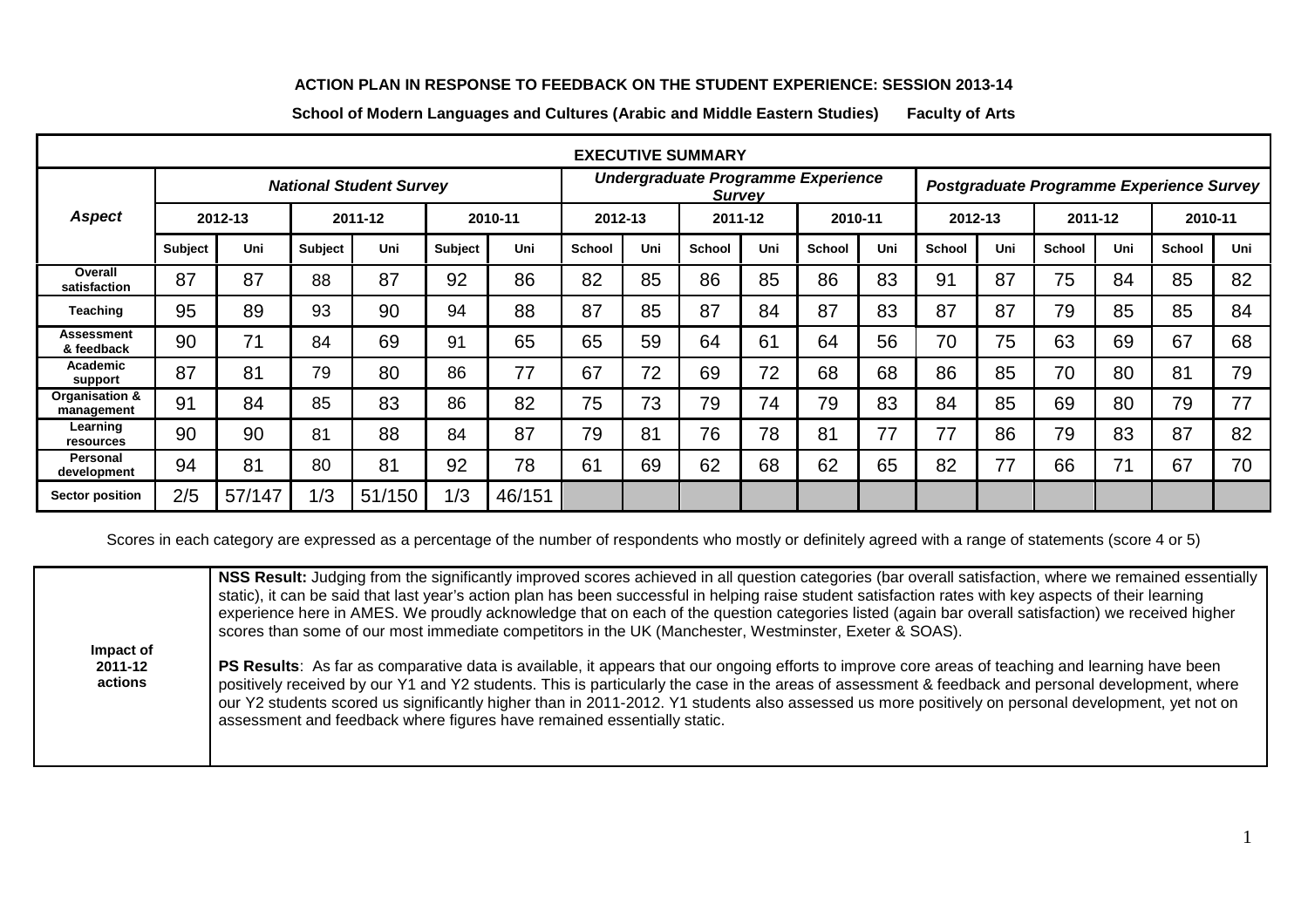| <b>Achievements</b><br>in 2012-13                                                            | The NSS and PS results for 2012-13 are again overall very satisfactory indeed, highlighting the concerted efforts we have made in addressing<br>students' concerns and in improving the educational standards in AMES. Particularly encouraging in this regard are the significantly improved 'overall<br>satisfaction' rates recorded for our Y1 and Y2 students, which increased from 2011-2012 to 2012-2013 by 20% and 30% respectively.                                                                            |
|----------------------------------------------------------------------------------------------|------------------------------------------------------------------------------------------------------------------------------------------------------------------------------------------------------------------------------------------------------------------------------------------------------------------------------------------------------------------------------------------------------------------------------------------------------------------------------------------------------------------------|
| <b>Main actions</b><br>for 2013-14                                                           | Given the success of the previous two action plans in improving student satisfaction rates in core question categories, we will continue to implement<br>and improve on their recommendations in the coming AY. Particular focus will hereby be placed on further raising Y1 & Y 2 satisfaction rates in 1) the<br>provision of feedback, 2) personal development and 3) the availability of learning resources. In all three areas, the data shows some of the lowest<br>satisfaction rates amongst Y1 & Y2 students. |
| <b>Summary of student</b><br>involve-ment in the<br>production of this<br><b>Action Plan</b> | Students will be able to scrutinize and comment on the proposed Action Plan for 2013-2014 through the Staff-Student Forum, scheduled for 6<br>November 2013. Their input will be considered and integrated into this year's action plan, where appropriate.                                                                                                                                                                                                                                                            |

## **ACTION PLAN IN RESPONSE TO FEEDBACK ON THE STUDENT EXPERIENCE: SESSION 2013-14**

**School of Modern Languages and Cultures (Arabic and Middle Eastern Studies) Faculty of Arts**

| <b>Aspect</b>           | Progress with actions in response to 2011-12<br>feedback and indication of impact                                                                                                                                                                                                                                  | Issues raised in 2012-13 feedback                                                                                                                                                                                                                                                                                                                                                                                                                                           | Planned response in 2013-14                                                                                                                                                                                                                                                                                                                                                                                                              |
|-------------------------|--------------------------------------------------------------------------------------------------------------------------------------------------------------------------------------------------------------------------------------------------------------------------------------------------------------------|-----------------------------------------------------------------------------------------------------------------------------------------------------------------------------------------------------------------------------------------------------------------------------------------------------------------------------------------------------------------------------------------------------------------------------------------------------------------------------|------------------------------------------------------------------------------------------------------------------------------------------------------------------------------------------------------------------------------------------------------------------------------------------------------------------------------------------------------------------------------------------------------------------------------------------|
| Overall<br>satisfaction | Marked improvements in overall satisfaction rates<br>for Y1 & Y 2 students can be recorded, as noted<br>above, whilst the overall satisfaction of our<br>finalists has remained essentially static (-1).                                                                                                           | The NSS results are positive across the board and<br>in all question categories. The PS results also are<br>overall very encouraging, but highlight some areas<br>of possible improvement, particularly in the areas of<br>feedback/academic support, personal development,<br>and advice on module choices. It must be noted,<br>however, that the picture is here far from uniform<br>with significant discrepancies in satisfaction rates<br>between Y1 and Y2 students. | It is hard to understand precisely why overall<br>satisfaction rates have remained static, given the<br>significant improvements recorded in student<br>satisfaction rates across all question categories<br>and questions asked.<br>As in previous years, we will continue to monitor<br>our practice in all categories and where necessary<br>propose improvements, particularly in the areas of<br>feedback and personal development. |
| Teaching                | For finalists we can report the highest satisfaction<br>rate (95%) on teaching since 2011, something we<br>are rather proud of. The quality of our teaching is<br>also rated overall highly amongst our Y1 and Y2<br>students, and has in fact increased significantly<br>from the previous years in both cohorts. | The data suggests that most of our Y1/2 students<br>were overall very satisfied with the quality of our<br>teaching, rating us highly on enthusiasm and the<br>delivery of intellectually stimulating lectures. This<br>assessment also holds true for our finalists, where<br>satisfaction with teaching is above 90%.                                                                                                                                                     | As in previous years, we will monitor our teaching<br>practices. Light-touch peer observation will take<br>place of all colleagues throughout the AY, and all<br>new PT colleagues will be required to attend<br>relevant teacher training as offered by SDDU.<br>Colleagues will also be encouraged to review/<br>enhance their teaching practices and alerted to                                                                       |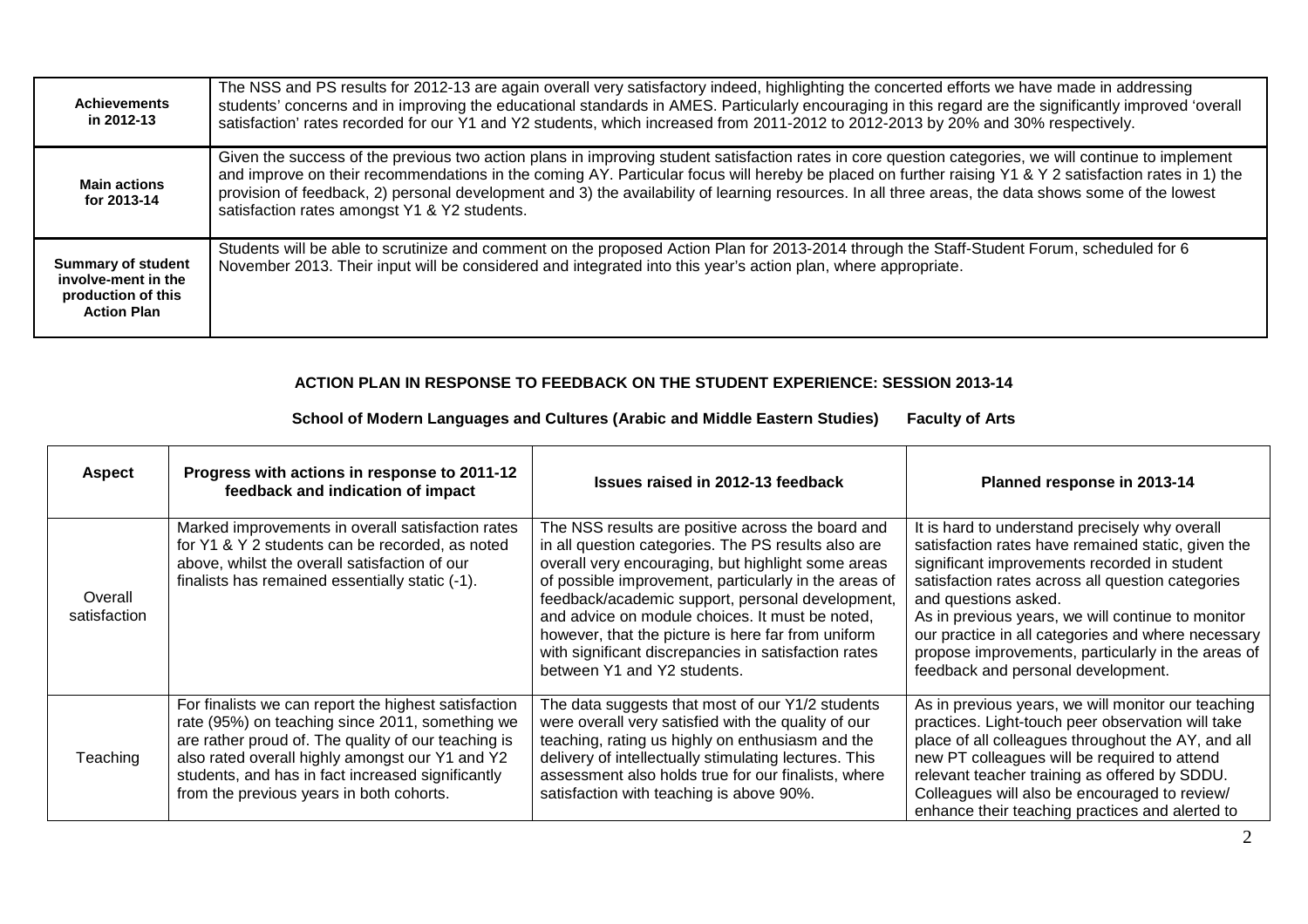|                            |                                                                                                                                                                                                                                                                                                                                                                            |                                                                                                                                                                                                                                                                                                                                                                                                                                                                                                                                                                                                                 | any workshops/seminars/conferences offered<br>here at Leeds University on the subject. Lastly, we<br>will solicit student feedback through mid-term<br>survey questionnaires, which colleagues will then<br>use to address any teaching-related matters<br>raised by their students.<br>In language teaching we will continue our practice<br>of reviewing the course materials taught and of<br>providing students with up-to-date teaching<br>materials and small class sizes (no more than 15<br>students) for our language classes.<br>In Middle Eastern Studies, we will continue<br>updating our module offerings at levels-2 and 3,<br>with new modules being introduced in Arabic<br>Literature, Performative Arts and the International<br>Relations of the Middle East in 2014-2015.                                                                                                                                                                                                                        |
|----------------------------|----------------------------------------------------------------------------------------------------------------------------------------------------------------------------------------------------------------------------------------------------------------------------------------------------------------------------------------------------------------------------|-----------------------------------------------------------------------------------------------------------------------------------------------------------------------------------------------------------------------------------------------------------------------------------------------------------------------------------------------------------------------------------------------------------------------------------------------------------------------------------------------------------------------------------------------------------------------------------------------------------------|-----------------------------------------------------------------------------------------------------------------------------------------------------------------------------------------------------------------------------------------------------------------------------------------------------------------------------------------------------------------------------------------------------------------------------------------------------------------------------------------------------------------------------------------------------------------------------------------------------------------------------------------------------------------------------------------------------------------------------------------------------------------------------------------------------------------------------------------------------------------------------------------------------------------------------------------------------------------------------------------------------------------------|
| Assessment<br>and feedback | Whilst student satisfaction with assessment and<br>feedback has seen marked improvements<br>amongst our cohort of finalists, the picture<br>remains more mixed for our cohort of Y1&Y2<br>students. However, even amongst this cohort of<br>students, overall satisfaction rates have either not<br>changed from 2011-2012 (Y1) or seen a<br>significant improvement (Y2). | Given the discrepancies that exist in student ratings<br>on questions pertaining to assessment/feedback, it<br>is hard to single out specific areas of dissatisfaction<br>requiring improvement. Areas AMES seems to have<br>done comparatively less well in, and have thus<br>scope for improvement, include 1) the provision of<br>feedback that was helpful in clarifying things not<br>properly understood 2) promptness of feedback 3)<br>the level of detailed comments. This said, on most<br>of the question categories listed above, we<br>improved our student satisfaction rates from 2011-<br>2012. | As in previous years, colleagues will continue to<br>provide detailed oral/written feedback to their<br>students:<br>1. As far as possible, feedback on essays/<br>presentations will be given in one-to-one<br>meetings with students. Colleagues will be<br>reminded to provide timely feedback in<br>accordance with the stipulations spelled out in<br>the programme handbooks.<br>2. We will continue to organise feedback weeks<br>in week 6 (S1) and week 3 (S2) and advertise<br>this additional forum for detailed feedback on<br>individual student progress widely and<br>extensively to our students. Students will be<br>encouraged to use this feedback to<br>reflect/improve on their overall performance.<br>Feedback week in Semester 2 will be used to<br>provide detailed feedback on Semester 1<br>examinations and written assignments (e.g.<br>essays)<br>3. For language students, feedback on overall<br>language progress will be available through<br>the weekly/bi-weekly assignments they |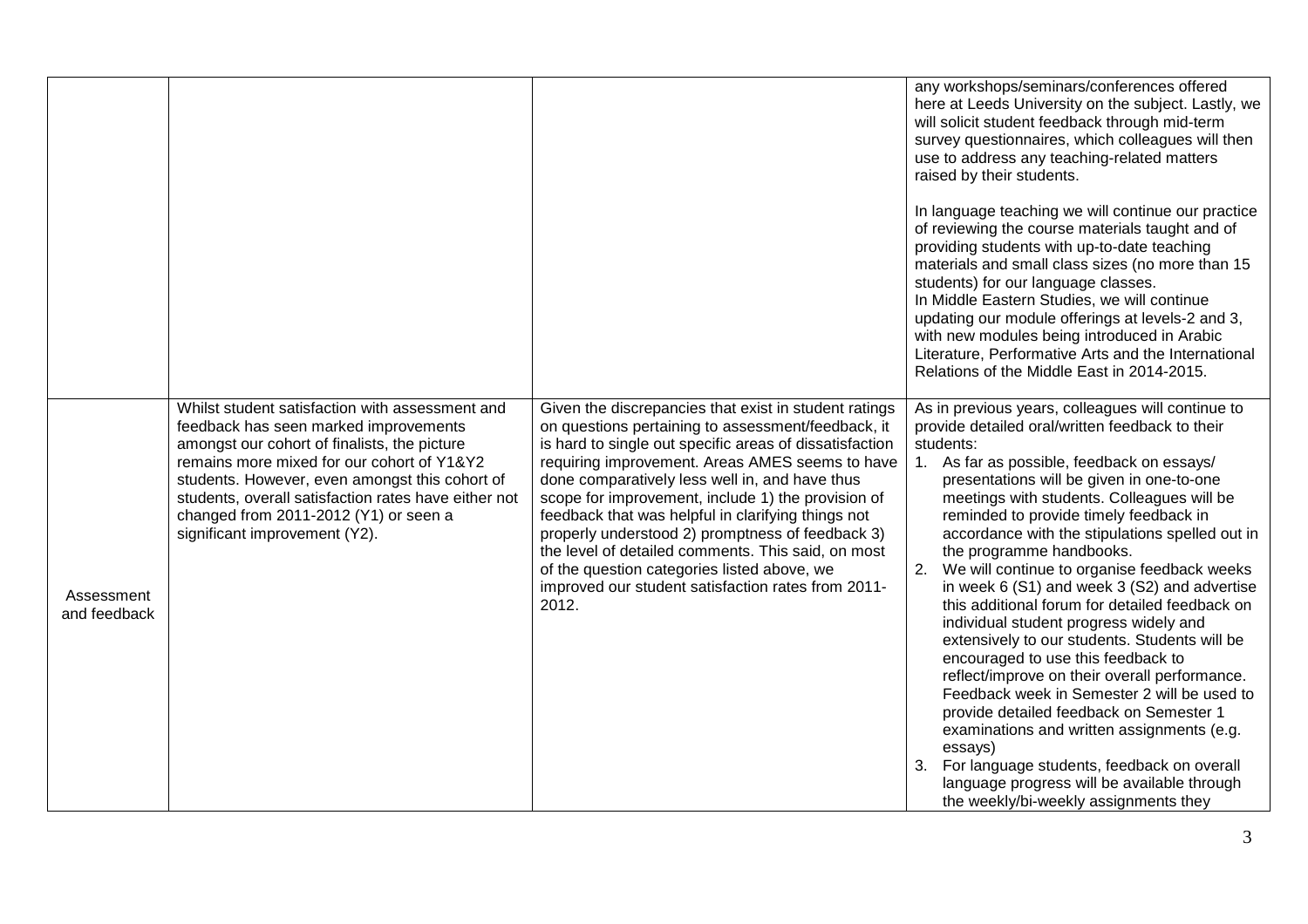|                                   |                                                                                                                                                                                                                                                                                              |                                                                                                                                                                                                                                                                                   | complete, the feedback they obtain after their<br>oral/aural exams and the feedback weeks we<br>offer in Semester 1 & 2.                                                                                                                                                                                                                                                                                                                                                                                                                                                                                                                                                                                                                                                                                                                                                                                                                                                                                                                                                                                                                                                    |
|-----------------------------------|----------------------------------------------------------------------------------------------------------------------------------------------------------------------------------------------------------------------------------------------------------------------------------------------|-----------------------------------------------------------------------------------------------------------------------------------------------------------------------------------------------------------------------------------------------------------------------------------|-----------------------------------------------------------------------------------------------------------------------------------------------------------------------------------------------------------------------------------------------------------------------------------------------------------------------------------------------------------------------------------------------------------------------------------------------------------------------------------------------------------------------------------------------------------------------------------------------------------------------------------------------------------------------------------------------------------------------------------------------------------------------------------------------------------------------------------------------------------------------------------------------------------------------------------------------------------------------------------------------------------------------------------------------------------------------------------------------------------------------------------------------------------------------------|
| Academic<br>support               | Overall satisfaction rates with the academic<br>support we provide in AMES have increased<br>amongst our finalists & and Y2 students, but<br>slightly decreased for our Y1 cohort.<br>Amongst all question categories, scores for<br>academic support remain, however, comparatively<br>low. | According to the data, the area students were least<br>satisfied with concerns the provision of detailed<br>advice on study/module choices. This is definitely<br>an area we will focus on this academic year, in the<br>hope of improving student satisfaction on the<br>matter. | We will continue to provide various channels of<br>academic support to our students, including<br>through:<br>1. Regular meetings with our personal tutees (2-<br>3 a year)<br>2. Provision of weekly office hours, and by<br>encouraging students to see their personal<br>tutors for support/assistance<br>Updating the Programme/Module Catalogue<br>3.<br>entries for our AMES modules (which were<br>out of date)<br>4. Updating the information on AMES<br>optionals/electives available on the AMES<br>VLE pages (module handbooks, blurbs & staff<br>contact details) and encouraging students to<br>consult this information. Discussing<br>study/module options with students during<br>tutee meetings and in the SSF, particularly in<br>Semester 2.<br>Continuing current practice of involving PG<br>5.<br>students in support language students at<br>levels 2 and 3<br>6. Introducing a 'taster week', in weeks 5/6 of<br>Semester 2 where level-1/2 students can sit in<br>on level-2/3 optional/elective modules they<br>are interested in. This would allow students to<br>get a feel for the module, its content and the<br>level at which it is taught. |
| Organisation<br>and<br>management | Overall satisfaction with the organisation and<br>management of our programmes has again been<br>high amongst our finalists, but less so amongst Y2<br>students (with Y1 students not being surveyed on<br>the issue).                                                                       | According to the data, Y2 students appear to have<br>been less satisfied with some aspects of<br>programme management, particularly with AMES<br>communication on any changes in<br>programme/teaching and some aspects of<br>programme organisation.                             | To address some of the issues raised, we will:<br>1. Continue to communicate to our students in a<br>timely fashion any changes made to their<br>teaching schedule and reschedule classes in<br>a timely fashion<br>Advise managers of co-taught modules to<br>communicate effectively to colleagues<br>teaching times/locations, assessment                                                                                                                                                                                                                                                                                                                                                                                                                                                                                                                                                                                                                                                                                                                                                                                                                                |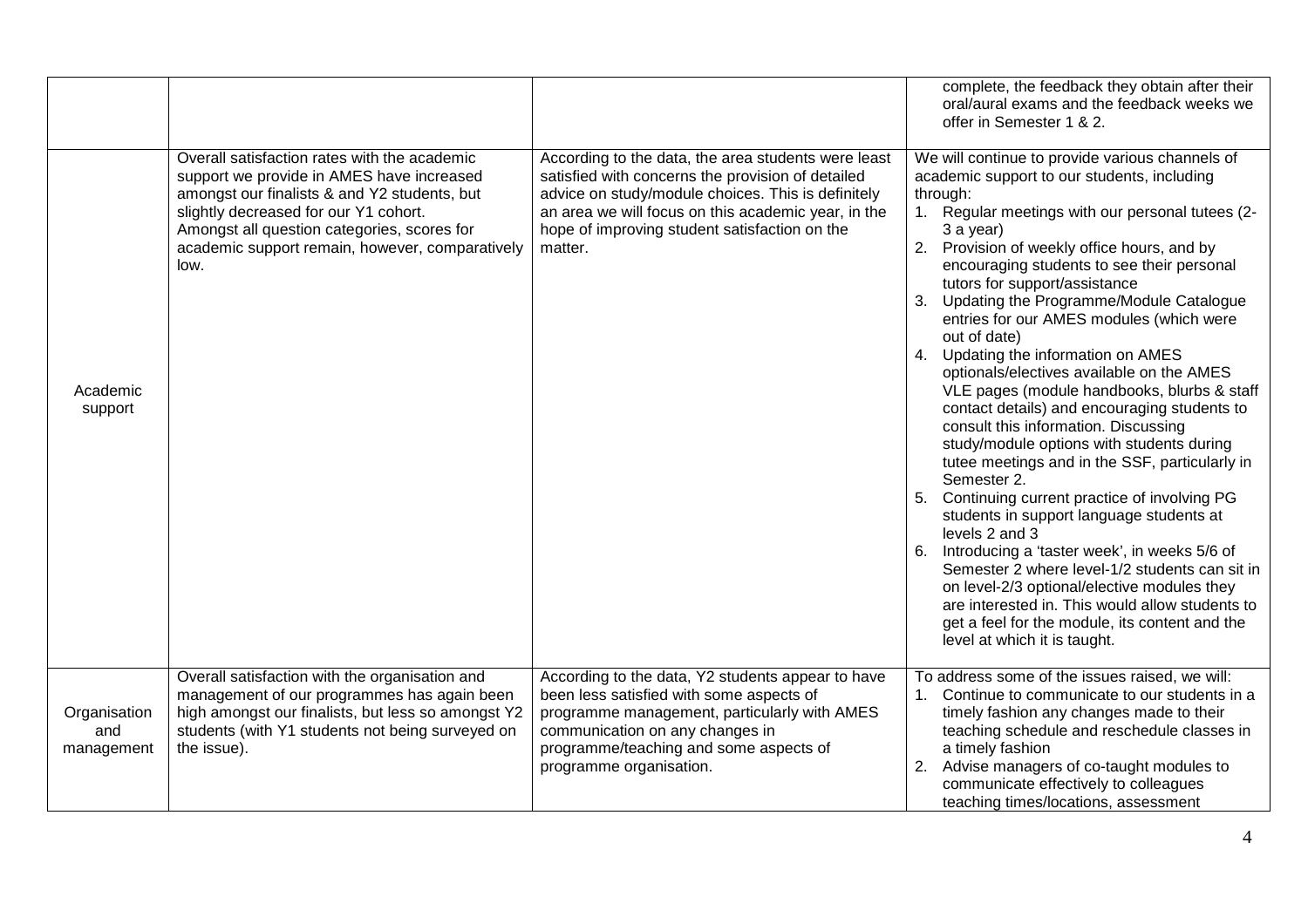|                         |                                                                                                                                                                                                                                                 |                                                                                                                                                                                                                                                                                                                                                                                                        | structures & marking arrangements, so as to<br>ensure the learning experience is consistent.<br>Provide our language students with<br>3.<br>detailed/up-to-date information manuals on<br>their YA/TA and host countries.                                                                                                                                                                                                                                                                                                                                                                                                                                                                                                                                                                                                                                                                                                                                                                               |
|-------------------------|-------------------------------------------------------------------------------------------------------------------------------------------------------------------------------------------------------------------------------------------------|--------------------------------------------------------------------------------------------------------------------------------------------------------------------------------------------------------------------------------------------------------------------------------------------------------------------------------------------------------------------------------------------------------|---------------------------------------------------------------------------------------------------------------------------------------------------------------------------------------------------------------------------------------------------------------------------------------------------------------------------------------------------------------------------------------------------------------------------------------------------------------------------------------------------------------------------------------------------------------------------------------------------------------------------------------------------------------------------------------------------------------------------------------------------------------------------------------------------------------------------------------------------------------------------------------------------------------------------------------------------------------------------------------------------------|
| Learning<br>resources   | Improvements in student satisfaction rates in this<br>area amongst our cohort of finalists is<br>unfortunately not matched by similar results<br>amongst our Y1 and Y2 cohorts, where overall<br>satisfaction rates have dropped significantly. | Upon closer inspection of the data at hand, it<br>appears that learning resources constituted a key<br>area of concern for some of our Y1 students,<br>particularly access to IT facilities & library resources<br>and services.                                                                                                                                                                       | This is an area that requires a concerted effort<br>from stakeholders beyond AMES, including the<br>University Library and SMLC. As in previous years<br>what we in AMES can and will do, however, to<br>improve student access to learning resources, is<br>the following:<br>1. Ensure that up-to-date reading materials on<br>all our subject areas are made available for<br>students in the library through our Library rep.<br>Ensure that reading lists are up-to-date and<br>2.<br>posted on the VLE and that, wherever limited<br>copies of books are available, colleagues<br>digitise required readings and post them on<br>their module VLEs. Colleagues are also<br>encouraged to highlight to students the<br>purpose of additional readings, which<br>can/should be consulted in cases core<br>readings are unavailable.<br>3.<br>Review with Maureen Pinder our AMES<br>specific library training session for level-1<br>students and assess whether there is scope<br>for improvement. |
| Personal<br>development | Amongst our finalists, satisfaction with their<br>personal development has risen sharply (by 14%)<br>and also seen great improvements compared to<br>2011-2012 amongst our Y1 and Y2 cohorts (40%<br>and 10% rise respectively).                | Despite the significant improvements seen in<br>student satisfaction rates at the aggregate level, a<br>detailed look at the data provided, highlights that<br>there remains scope of improvement, particularly<br>with regards to the development of communication<br>skills, the ability of tackling unfamiliar problems and<br>the support received to enhance a student's<br>personal development. | Building on last year's action plan and the obvious<br>success it had in raising student's overall<br>satisfaction rates on this question category, we<br>will continue to help students develop their<br>personal development through:<br>1. Highlighting clearly the transferrable skills<br>trained/acquired as part of the modules taken<br>Discuss personal development issues at our<br>2.<br>personal tutee meetings and encourage<br>students to make use of Leeds for Life.<br>3. Advertise and encourage students to join in<br>extra-curricular activities on campus and                                                                                                                                                                                                                                                                                                                                                                                                                     |